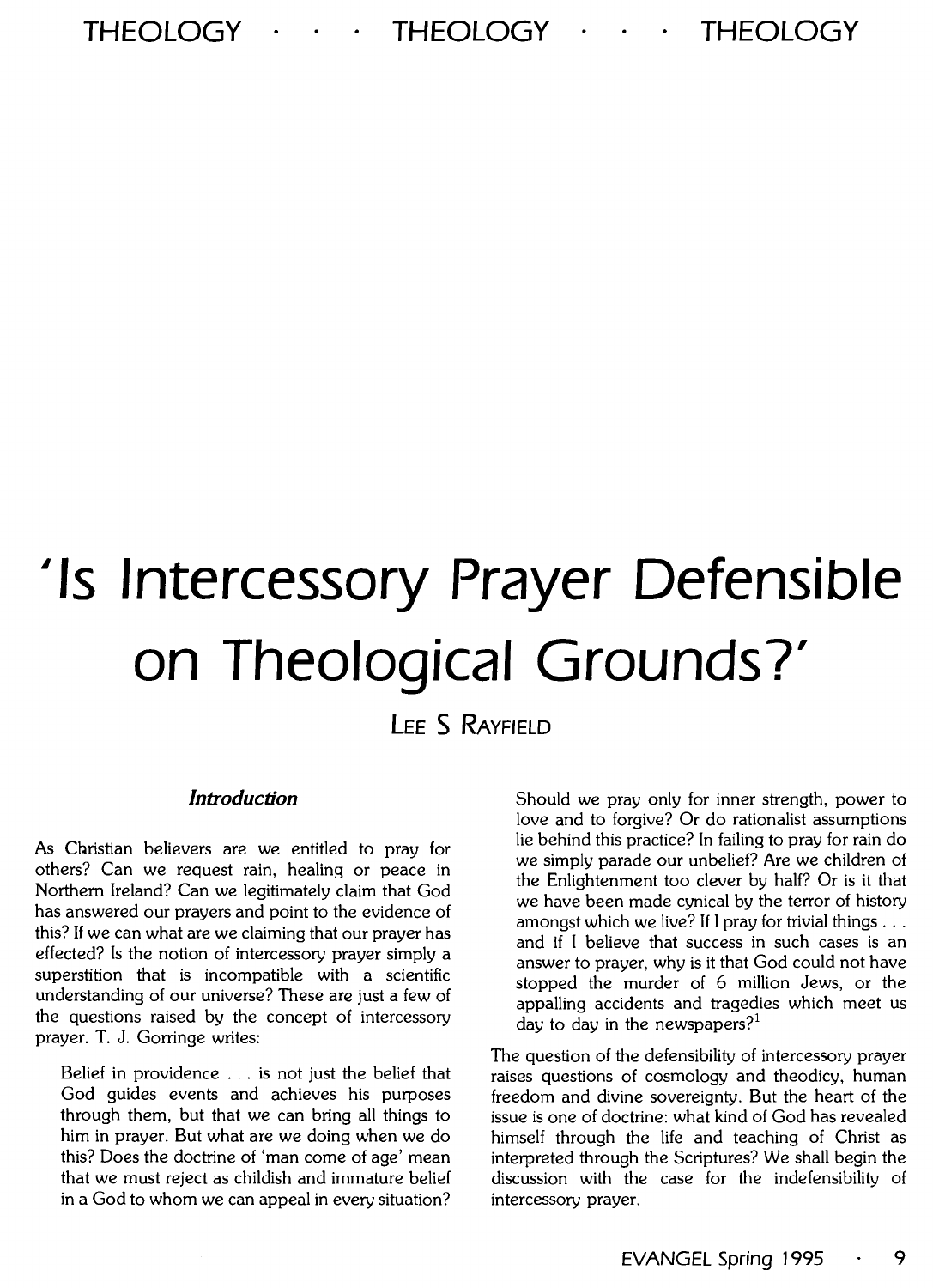#### *First Witness: M. R. Austin*

'My problem is not so much that prayer is difficult', wrote M. R. Austin, 'but that much prayer is impossible. Further, it is impossible on sound theological grounds. ' 2 Austin rejects the possibility of intercessory prayer influencing God or events on two principal grounds:

The first is the omniscience of God. To pray for 'Mrs Smith with cancer in Ward 8 of the Royal Infirmary' is meaningless, for how could a God who sees all things not know her situation? Moreover, Austin implies, the nature of God's omniscience is that he knew 'from all eternity'. To imagine that he needs to be reminded is therefore inconceivable.

The second principal theological fault is that intercessory prayer impugns the goodness of God. To pray as if to persuade God to do something other than he intended is to suggest that what he intended is not the best. We pray as if we believe that we can be instrumental in the working of miracles, states Austin, a practice which is 'quite unworthy of faith in a merciful and loving and omnipotent God'.3 The God who is the object of intercessory prayer is surely less merciful and loving than the God who does not require such prayer. Intercession as a means of 'bearing one another's burdens' may be a better justification for prayer but seems no more than 'a trouble shared being a trouble halved'; for those belonging to Christ, his grace should be sufficient for their need.

To imagine intercessory prayer as a vehicle for extra-sensory communication, a means of releasing powers of healing that are as yet not understood, is to fall into a form of 'God-of-the-gaps' argument. In Austin's view intercessory prayer is therefore meaningless 'not only on the ground of rationality, but also on the ground of faith in God as merciful and omnipotent'. 4 Austin argues that the practice of prayer is founded on an inadequate notion of God and his activity which arises from anthropomorphic language; addressing God in such a way is to make him 'too small'. In intercession, the use of anthropomorphic language can be only symbolic or analogic and it is a mistake to expect literal answers to prayer.

#### *Second Witness:* **J. N.** *Ward*

For Ward, 'Petition and intercession, the asking for blessing for oneself and others, create more problems than any other forms of prayer.'<sup>5</sup>

It is no help at all to think of God as a 'source of causative action in the world of phenomenon to be reckoned as additional and external to those agencies which he has brought into being in the wills of men' so that our prayer is 'an attempt to

make up for our own deficiency in power or wisdom by calling that other more reliable Agent into operation for the accomplishment of what seems to us good'.<sup>6</sup>

Ward believes it incredible that twentieth century Western Christians should be encouraged to pray about the weather. Prayer for him 'begins and ends in thanking and offering' and is most clearly perceived in the Eucharist. The only valid request is to pray as in the Lord's prayer, namely, that God's kingdom may come and his will be done. 'To ask for the good things of God's kingdom is to offer oneself to his rule.<sup>'7</sup> He agrees with D. Z. Phillips that:

The prayer of petition is best understood, not as an attempt at influencing the way things go, but as an expression of, and a request for, devotion to God through the way things go.<sup>8</sup>

Ward's discomfort with intercessory prayer centres around his understanding of God's providence. He advocates 'abandonment' to that providence and criticizes those who pray, for instance, that the sick may be made well as 'conventional', 'wistful' and essentially primitive. In 'real suffering' the only option for the praying Christian is to accept the situation and tum the experience into a form of God's presence. Ward does not regard this as resignation because he interprets such acceptance as service and not endurance. God, states Ward, does nothing apart from offered human beings and cannot be enlisted as an independent helper. Prayer must not be conceived of as persuading God to act in the world—such a view is extremely difficult for thinking people to accept and 'ultimately insupportable'.

Ward recognizes that Christian prayer is addressed to God as Trinity-to the Father, through the Son, in the Holy Spirit-but to use 'Thou' language of God does not imply that God is a person. Thou language, according to Ward, simply conveys God's 'accessibility' and his 'unpredictable aliveness'; it is not as though he can be equated with a human father:

The 'fatherhood of God' is indicated by his dealings with humanity in the light of the Christ-event, not by a human father's relationship with his children, though this in fact indicates the line along which we can fruitfully think about God, as long as we are prepared for modifications of a quite drastic nature when we apply this human situation to the being and action of God.<sup>9</sup>

In his consideration of prayer from a philosophical viewpoint, D. Z. Phillips also picks up the apparent ambiguity of referring to God as a person. 'There is so much of what can be said about God which makes this suggestion absurd, that one wonders why it is made at all', says Phillips. 'One need only mention the ideas of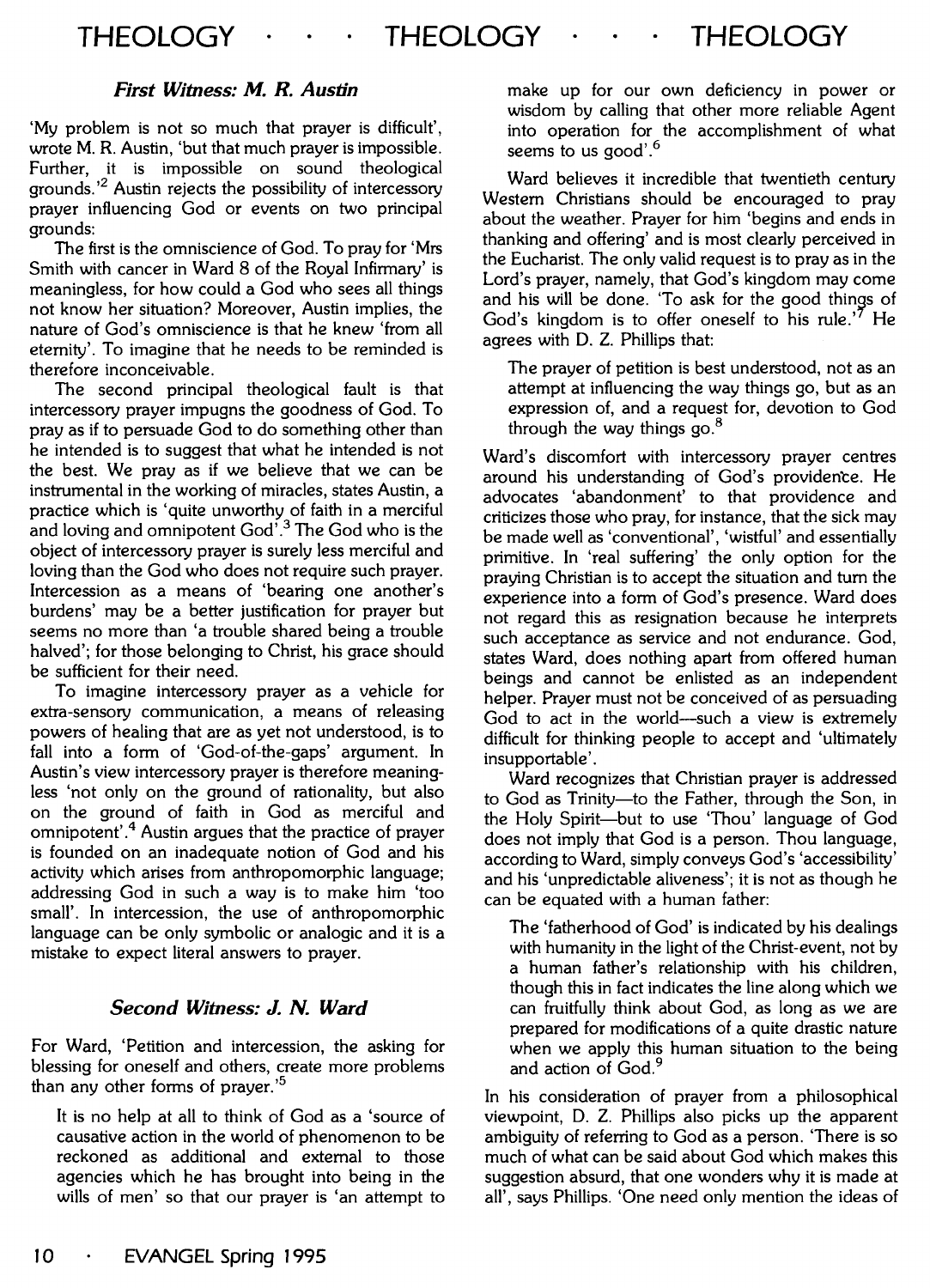God's omniscience, omnipotence, and omnipresence, to show how differently His reality is conceived of from that of a finite individual.'<sup>10</sup>

#### *The Case Against the Theological Defensibility of Intercessory Prayer*

The divine qualities alluded to by Phillips have long created difficulties for understanding intercessory prayer as impetratory (i.e. aimed at causing God to  $act$ ).<sup>11</sup> The theological objections raised against intercessory prayer have been summarized by V. Brummer:

i) God is immutable. Aquinas wrote that God's will is unchangeable and inflexible; it has been fixed from all eternity. For God to change his mind implies imperfection for only one state could have been perfect. Aquinas concluded from God's immutability, 'Therefore, it is fitting that we should not pray to God.'<sup>12</sup>

ii) God is omniscient. We need not pray to God who knows everything (see Austin's case above). Futhermore, if God knows the future all things are already determined and there is no need to pray (as Ambrose reasoned).

iii) God is perfectly good. Eleonor Stump has expressed the logical problem in this way: Whatever requested of God must be either better or worse than would otherwise be. If worse, God would not grant it; if better he would have brought it about anyway. Therefore, petitionary prayer to a perfectly good God cannot effect anything.<sup>13</sup>

iv) God is a transcendent agent who does not 'interfere' in his creation in the way that intercessory prayer obliges him to.

Each of these objections will be considered in tum to establish their adequacy. But before attempting this it is necessary to examine the Christian understanding that God is personal.

#### *God as Person*

Each of the four major criticisms of the efficacy of intercessory prayer outlined above betrays the influence of neo-platonic thought on the conception of the divine. Clearly, the Trinitarian God cannot be conceived of as a person in the same way as finite individuals, and it is right to be aware of the limitations of anthropomorphic language. Nevertheless, the Christian interprets and relates to the Trinitarian God as he has revealed himself through Scripture and supremely in the person and work of Jesus Christ. So what does is mean to pray to the Father, through the Son and in the Holy Spirit?

It was Jesus himself who taught his disciples to approach God as Abba, Father, in the Lord's prayer (Lk. 11:1-4), and it is the gift of the Spirit given to believers through the atonement (Rom. 5:1-8) which makes that relationship possible (Rom. 8:15-17, Gal. 4:4-7). By addressing God as Father, says P. Baelz, we acknowledge both the holiness and loving-kindness of God:

'Father' reminds us that the God whom we approach is Alpha and Omega, the beginning and the end, the origin and goal of all that exists, the hidden God whose felt absence is as real and compelling experience as his felt presence. <sup>14</sup>

But knowing God as Father gives us confidence in him and expresses our trust, love and hope (e.g. 1 Jn. 3:21, Heb. 10:35). That confidence has come through the life and work of Jesus, the Son (Eph. 3:12, Heb. 4:16); God is our Father, emphasizes Baelz, because he is the Father of Jesus Christ. God is not simply the Almighty Creator-he is like Jesus (Jn. 14:9; Heb. 1:3; Col. 1:19). Our access to God and our confidence before him comes by means of the Spirit (Eph. 2:18) which is God's gift of himself to us.

For Paul the spirit of God is one with the Spirit of Jesus Christ. The same Spirit who was present to Jesus from his birth to his death is now present through the risen Christ to his people the Church. Hence the believer's relationship to God is no formal or external one. It is a relationship of heart and mind.<sup>15</sup>

To speak of God as Spirit is to speak of One who is totally free, totally responsive and totally responsible, says Baelz. To conceive of God as Trinity is to bring relationship into the very being of God and to reject the premise that God can be regarded in an impersonal way. To believe and trust in God as revealed incarnationally is to reject the impersonal Absolute being, the 'solipsistic monad' as Lucas describes this deity<sup>16</sup>, of much philosophical and theological debate. Moreover, to pray to the Father, through the Son, in the Spirit embodies certain convictions about the nature and significance of intercessory prayer which we shall have to return to. But first, in the light of the personhood of the Triune God, the reasons for regarding intercessory prayer as indefensible will be evaluated.

#### *God is Immutable*

In his discussion of this issue, V. Brummer dismisses the classic appeal to neo-platonic immutability as misplaced but asks whether a less absolute form of immutability might be consistent with a fully personal God. Brummer considers the contention of P. T.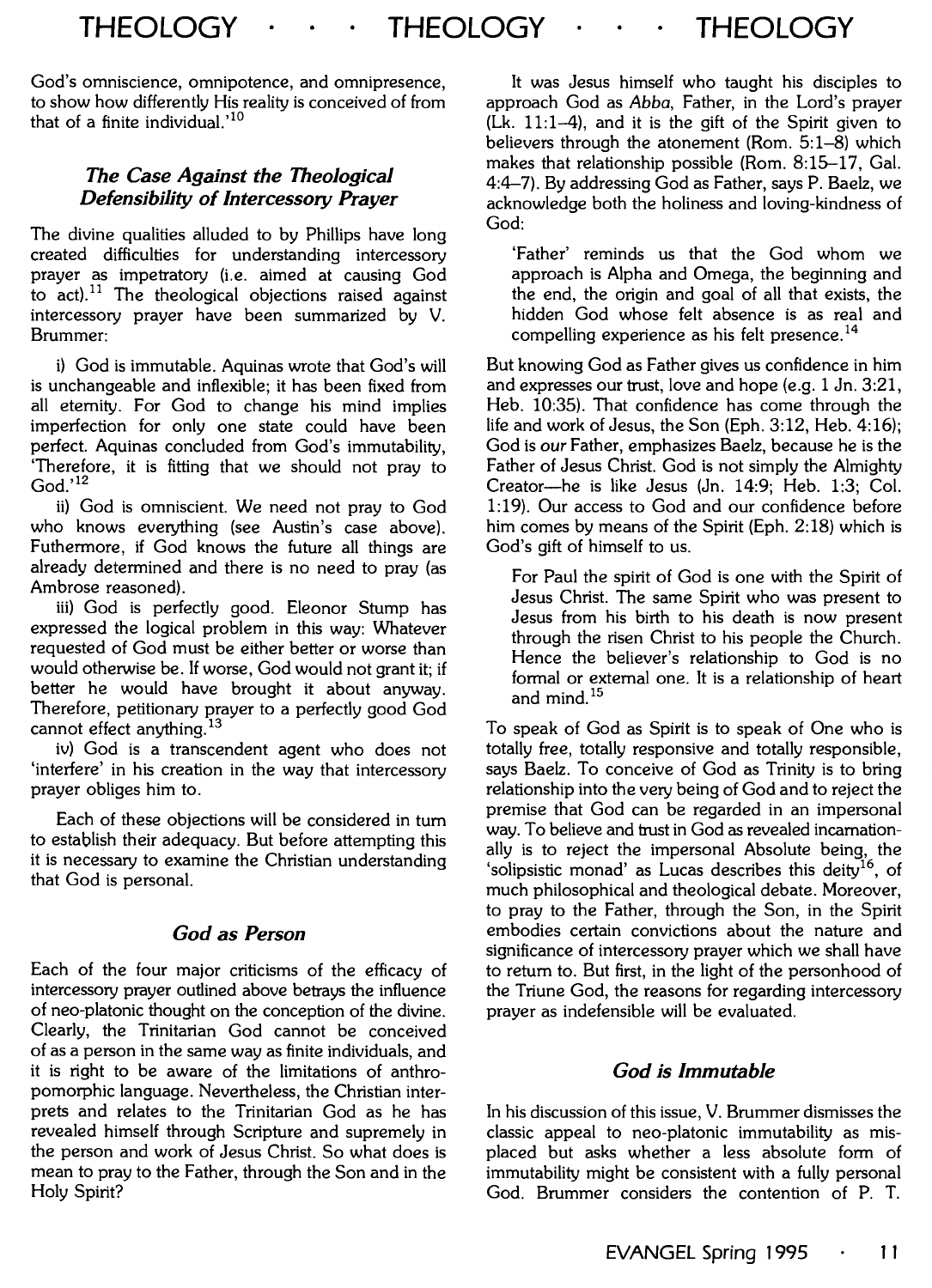Geach that God's knowledge, power and will cannot really change. According to Geach's argument 'an entity has changed if a predicate which at one time can be truly ascribed to it, cannot at a subsequent time be truly ascribed.<sup>'17</sup> For instance, can the sky be said to be blue if the next day it is overcast? He distinguishes between relational predicates and non-relational predicates and contends that God can change with respect to the former (relational) but not the latter (non relational). In 2 Kings 20, the prophet Isaiah tells King Hezekiah that God has told him that he will not recover from his illness (v. 1) but, in response to Hezekiah's prayer, God says through Isaiah that he has decided to heal him (v. 5). Geach interprets this as meaning that God's will was that the king should die if he did not pray and recover if he did; the change was therefore in Hezekiah and not in God.

Brummer criticizes this approach first by pointing out that because Hezekiah's prayer determined which of God's intentions was realized it must have had a real effect on God's intentions. But second, and more significantly, he cites the argument of J. R. Lucas viz:

'The argument from changelessness is totally misconceived. For change, like sameness or difference, is an incomplete concept: we always need to specify with respect to what something has changed, or is the same as or is different from some other thing. God is changeless in some respects-in his goodness and his love and his faithfulness: but he changes in other respects . . . Indeed, if God could not change in any respect he would not be a person at all.'<sup>18</sup>

God can be trusted to remain faithful to his character and in that personal sense he can be considered as immutable. This does not mean that God should be considered as having no choice, argues Brummer, for that itself would imply an impersonal nature.

#### *God is Omniscient*

There are two aspects to the challenge of God's omniscience. The first is that God knows the future, the second is that God knows what the believer wants.

God's omniscience carries the implication of determinism, i.e. that the future of the universe, and all events within it, is totally fixed. It also raises the key question of God's relationship to time. Boethius viewed God as standing outside time in a way that meant he experienced all moments in time as if they were present. This is essentially a form of passive foreknowledge; God sees things when they occur and not beforehand. Brummer rejects this position on the grounds that it means all time is simultaneous and our experience of time is, therefore only an illusion. From this he concludes that if there is no real temporal succession there is no *real* change either.

Brummer asks to what extent it is coherent to speak of God 'knowing the future'. Citing B. L. Hebblethwaite, Brummer states that God's omniscience is self-limited by the nature of his creation. God knows everything it is logically possible to know and knows the future *as future,* with all its possibilities. Lucas argues in a similar way:

Fallible foreknowledge is enough to enable God not to live only from day to day, but to foresee the likely course of events and to take such actions, consistent with human freedom, as will work out for the best in the context of those decisions men are likely to take.<sup>19</sup>

God's omniscience is thus self-limited for the sake of human freedom; his creation is one given autonomy and a genuinely 'open future'.

With respect to human desires, Brummer argues that 'in asking God, the person who prays acknowledges that God is a personal agent, and accepts that he is at the mercy of God's free agency for whatever it is that he asks of God.' Brummer points out, 'the way in which I try to get someone to do what I want, depends on the sort of relation I wish to have with the other. In this way petition can only be meaningful within the context of a personal relation.'<sup>20</sup>

#### *God is Perfectly Good*

In many ways this is the central theological problem for the Christian in relation to intercessory prayer because it is a focal point for questions of theodicy, providence and the sovereignty of God. As such there is a great deal of mystery that cannot be fully resolved here, but that does not mean there is complete darkness.

The argument of Stump above makes the assumption that there can be only one best plan. According to Lucas this is not itself logical in the light of the universe God has created. Human freedom is an essential aspect of God's creation and as such Lucas argues that there must be an infinity of possible plans. He likens God's providence to the Persian rugmakers who start at one end of a carpet while their children start at the other: the skill of the father is able to accomodate the children's work to create a rug of great beauty. According to this analogy, God's plans for the future take into account what the present has turned out to be. What is more, argues Lucas, the desires of God's children have a value in the degree to which one plan is better than another. This means that God's children may be seen not only as originators of actions but also of values. 'The mere fact that we want something is a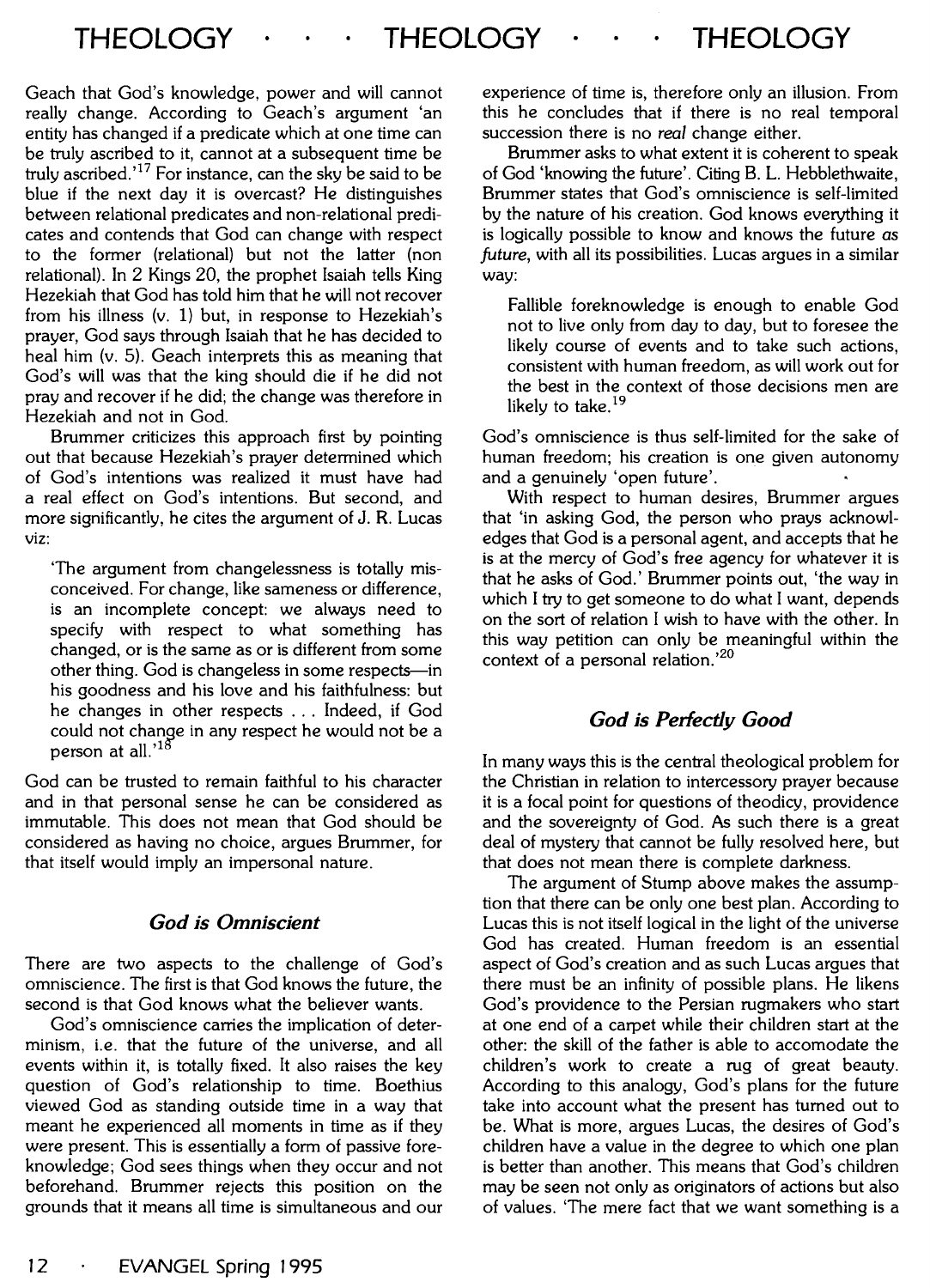reason, though not a conclusive reason, for God giving it to us.'<sup>21]</sup> Lucas' reasoning depends on a certain view of how God acts in the world, namely his providence, and it is to this subject we must tum.

#### *Providence and the Agency of God*

According to M. J. Langford, providence is strictly understood as God's prior knowledge of and his provision for the world. However, in practice it is regarded as God's foreknowledge and his government of nature, humankind and history.<sup>22</sup> Before considering further how God might be acting, some discussion of the nature of God's creation is appropriate.

John Polkinghome, the theoretical physicist and theologian, states that the practice of petitionary prayer 'implies belief in a God who acts in the particular as well as the general'.<sup>23</sup> But why should God need us to pray, asks Polkinghome? It is not as if he is ignorant of the need, or that he may have forgotten or that he needs suggestions! Neither is it because his will needs to be coerced as if by magic. This kind of prayer is not reminding ourselves that we need his assistance or a kind of 'providential pattern recognition'. Rather, Polkinghome states, it is the alignment of human and divine wills-the correlation of human desire and God's purpose. As such intercessory prayer is a collaborative personal encounter in which both parties contribute.

Such a cooperative venture in the achievement of divine purpose is possible because of the balance between structure and flexibility in the nature of the universe; there is regularity in physical processes but not rigidity. The idea that an action of God constitutes an 'intervention' stems largely from a mechanistic ('Laplacian') view of the created order which is no longer tenable. By contrast, the 'quantum universe' is fundamentally indeterminate and is founded on statistical probabilities rather than fixed entities; there is a law-like structure but it has uncertainty (contingency) at its very heart. Within this universe, argues Brummer, there is the clear possibility that acts done freely by humans may bring about contingent changes in what happens. It is a universe of real chance but not purposeless 'pure' chance, says Gorringe. The rise of Deism ('the clockmaker God') was assisted by a mechanistic understanding of physical processes; the quantum universe, on the other hand, gives support to Christian Theism.<sup>24</sup> Intercessory prayer can be considered as going 'with the grain' of God's creation.

Polkinghome turns on its head the perjorative accusation that intercession is to an interfering God who acts like a laser beam. Laser light is formed by coherent alignment of light 'waves' which reinforces

the power of the light rather than interferes with it. 'Understood in this way', he comments, 'it is not inconceivable "that our asking in faith may make it possible for God to do something he could not have .<br>done without our asking".<sup>25</sup> As divine-human cooperation the merits of corporate prayer are quickly appreciated as more individuals are enlisted in the realization of God's purposes. Prayer makes sense only within a certain type of universe, maintains Polkinghome, and only makes sense with a certain kind of God.

The essence of prayer is that it is not a mechanical operation, predictable in advance, but that it is a personal encounter with God, whose character and outcome are only revealed in the events themselves.26

#### *God's Providence and Theodicy*

Belief in God's providence, writes T. J. Gorringe, is the very structure of the religious life:

belief that God acts, that he has a purpose not simply for the whole of creation but for me, that this purpose can be discerned and that, through prayer I can put myself in the way of it. It is also the conviction that I can bring every concern to God . . . in the conviction that this will make a difference.<sup>27</sup>

Gorringe and Vernon White insist that understanding of God's providence must be based on the premise that God cares even for the fall of a sparrow (Matt. 6:25- 26). As such all providence must be 'special providence', concerned for the ultimate good of the individual. This implies, says Gorringe, that 'the problem of evil' (theodicy) is really the problem of providence.

To take the Bible in one hand is to believe in the glory God intends for human beings; to take the newspaper in the other to see this is contradicted.<sup>28</sup>

But the omnipotence of God, his power, is displayed in weakness, as the cross demonstrates supremely. Gorringe believes that the Scriptural understanding of God's knowledge, power and providence have been misconstrued through the use of 'proof texts'. God's knowledge is not to be interpreted along the lines of omniscience but wisdom. For example, the expression 'it is necessary' in the gospels is not indicative of predestination but the logic of love and grace. 'Providence is God's wisdom in action, and what that means is seen in Christ.<sup>'29</sup> The sovereignty of God is redefined in the course of Scripture such that the Lord is seen as the one who takes the form of a servant. Gorringe has attempted to interpret providence in terms of Christ and the cross (e.g. 1 Cor.  $1:11-25$ ) in a way which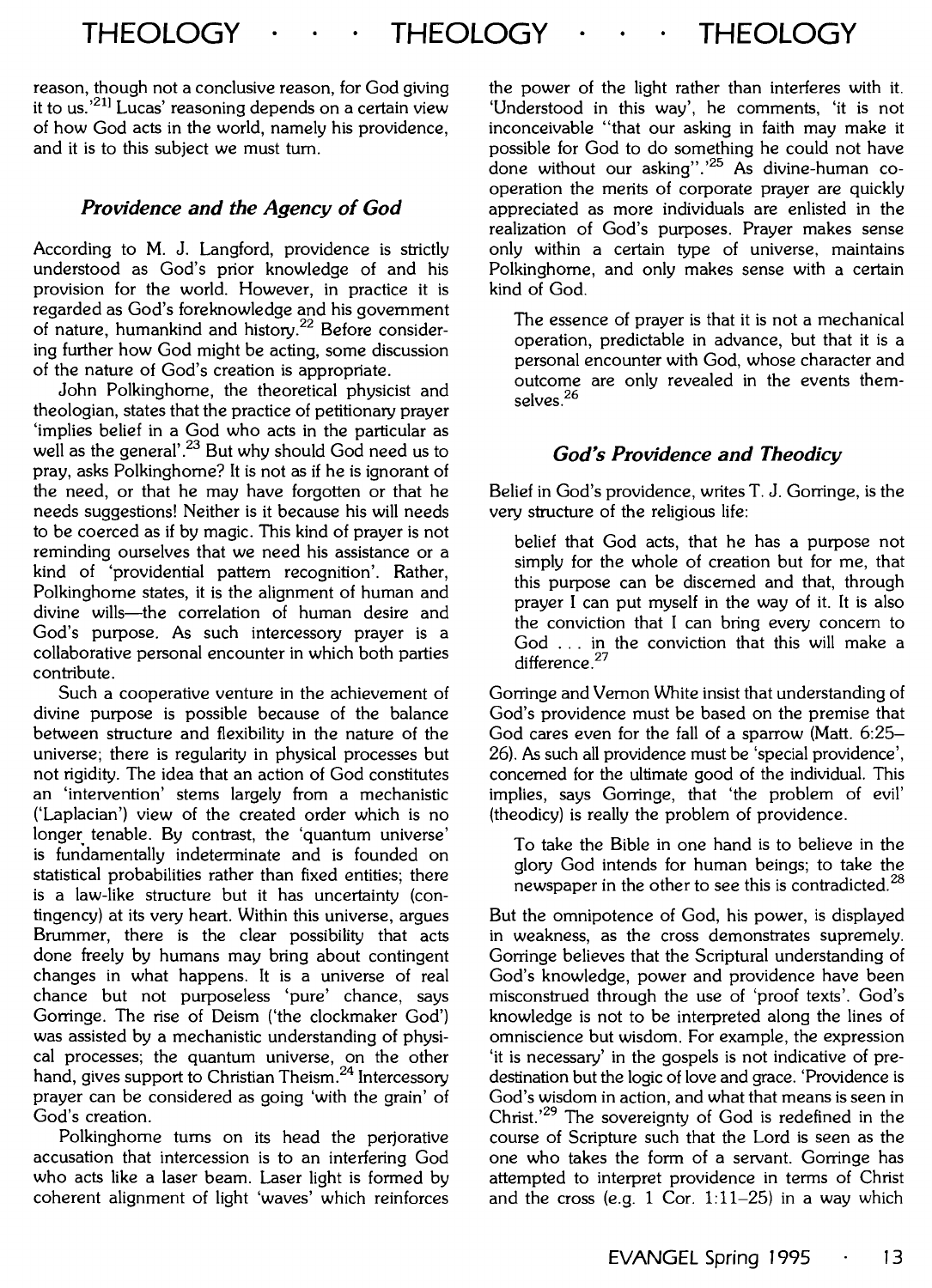does justice to God's sovereignty, human freedom and divine grace. The resurrection is the promise that God's power shown in the logic of love will not be defeated.

White believes that attempts to expound God's providence must not compromise God's sovereignty, his initiative or his specificity of action. Taking a more traditional view of the sovereignty of God as revealed through Scripture, White differs from Gorringe in maintaining that God must be aware of the future to ensure that good is worked for all individuals in all circumstances; that he cannot be defeated in his eventual purpose. While Gorringe reinterprets sovereignty, White argues that it is human freedom which is more ambiguously portrayed in the Bible (though it should be stressed that he tries to avoid the charge of determinism). As with Gorringe, the person and work of Jesus Christ is central to God's purpose for the whole created order-God foreordained his own experience in Christ to be the 'ground and possibility' of bringing the whole created order to fulfilment (Col. 1:15ff.). White states that (his own exposition of God's universal and special activity):

in fact takes nothing whatsoever away from the proper significance of faith, for in so far as faith perceives something of God's purposes, and responds obediently, then there is plenty of room within this scheme for the wordly contingencies to be significantly affected, and so for God to be working a different *kind* of good. It should already be clear that in and through a contingency such as faith and response (including, no doubt, our prayers) God's ends are wrought in a different way than through the contingencies of unbelief.<sup>30</sup>

How faith and the specific purposes of God come together in intercessory prayer is the final topic to consider.

#### *Intercession to the Father, Through the Son, in the Holy Spirit*

How we approach intercession is fundamentally conditioned by our doctrine—what sort of a God do we believe in? For Austin, the only prayer is one of silent contemplation before God, trusting in his good purposes. But, as Baelz has pointed out in strong terms, 'A submissive and seemingly pious resignation contains the seeds of a callous and impious blasphemy.<sup>31</sup> Are we to acknowledge that all things which happen are the will of God? The divine power of love is not only gentle and full of compassion but is also severe and righteous. To pray as Jesus taught-'Thy will be done'-is not fatalism nor passive acceptance but an active engagement with God's purposes for the world.

But how does God enable us to be drawn into his purposes? Is it up to us to look and discern what God might be wanting to accomplish and then pray accordingly? This seems to be the essence of what Ward advocates. Tom Smail argues that to view intercession in this way is to tum it into a burdensome task and to miss the truth that prayer is God's gift to us before it is a task or discipline. 'We give ourselves for the sake of others in intercession. In answering God responds to our response to him by giving himself afresh to us.<sup>32</sup> This seems very similar to the contention of Ward that God has nothing to give us but himself. However, Ward's comprehension is rather different as can be seen from his approach to prayer for the sick (see above). Using the same example of someone suffering from illness, Smail says it is right in our prayer to ask God for what we naturally want for our friend. However, we should pray tentatively and conditionally, asking God's Spirit to 'initiate us into God's immediate and particular will' for the person and the situation: the Spirit will show us how to pray.

Prayer following this pattern recognizes that God himself comes to our side of the relationship in prayer. 'We do not know what we ought to pray for', says St Paul, 'but the Spirit himself intercedes for the saints in accordance with God's will' (Rom. 8:26). Lucas argues that our desires and values may influence how God achieves his particular purposes, but Smail emphasizes how our desires must be open to be reshaped in intercession. Jesus' prayer in Gethsemane captures the two strands: 'My Father, if it is possible, may this cup be taken away from me. Yet not as I will, but as you will' (Matt. 26:39). Intercession does not involve suppression of our desire but transformation, says Baelz. The Spirit draws us into the intercession on behalf of all creation that Christ, our ascended King, makes to the Father as our High Priest (Rom. 8:24; Heb. 7:25):

(Christ) knows from the inside both the gracious divine purpose and the disgraced human situation and by his intercession can expose the one to the other. $33$  Through his self-giving to the Father's purposes the world is both created and redeemed.<sup>34</sup>

When we pray 'in the name of Jesus', we call upon his redeeming and transforming work and remember the example of his own self-offering to the Father.

#### *Concluding Comments*

Gorringe reminds us of Karl Barth's assertion that the keynote of Jesus' teaching is 'Ask!' (e.g. Matt. 7:7-11; Lk. 18:1-6; Jn. 15:7) and St Luke explicitly connects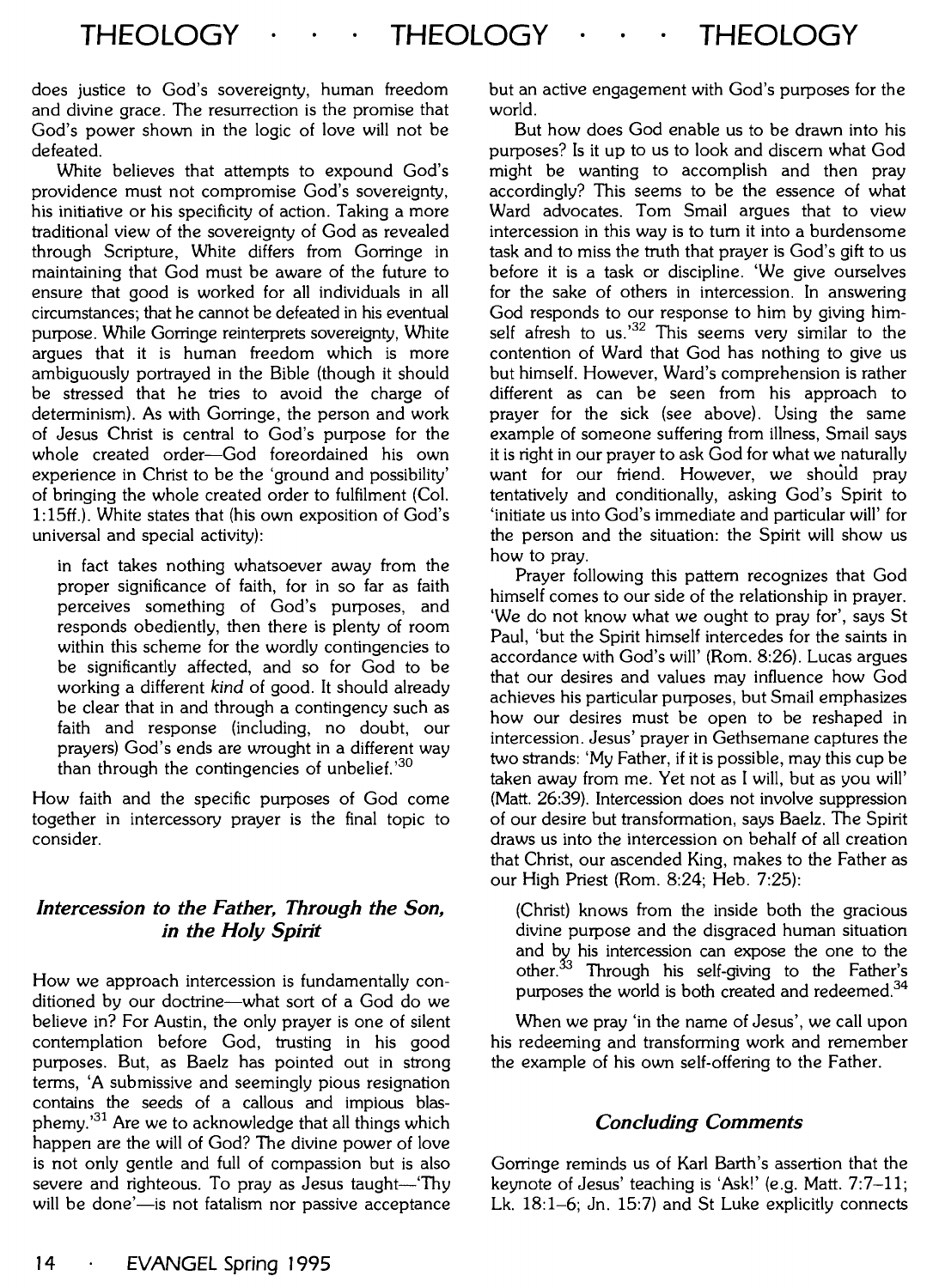Jesus' teaching on prayer with the gift of the Holy Spirit  $(Lk. 11:13;$  see also Jn. 14:13-17). The answer to the question 'Is intercessory prayer theologically defensible?' hinges on what sort of God we have faith in. The God and Father of our Lord Jesus Christ draws us to participate in his purposes rather as a musician gathers people to listen. He also provides direction; Gorringe compares God to a theatre director who works without script or plan but the most profound understanding of theatre and the play. 'The theme of the play is love, and the realisation of love.'<sup>35</sup> God does not simply 'let the play be' but engages in mutual exploration with the players through the 'dialogue' of prayer.

God does indeed hear the prayers of his people. His Spirit moves us to pray in the first place. He is more ready to hear than we to pray and he wishes to give more than we desire or deserve. But his activity is hidden except to the discernment of faith-working through and within natural causes and in the hearts and minds of those he loves.

#### *Bibliography*

- Austin, M. R., 'Can intercessory prayer work?', Exposi*tory* Times, 89, 1978, pp. 335-339.
- Baelz, P., Does *God* Answer *Prayer?,* DLT, London, 1982.
- Brummer, V., *What Are We* Doing *When We Pray? A Philosophical Inquiry,* SCM, London, 1984.
- Foster, R. J., Celebration *of* Discipline. *The Path to Spiritual Growth,* Hodder & Stoughton, London, 1978, pp. 30-40.
- Gorringe, T. J., God's Theatre. *A* Theology *of Providence,* SCM, London, 1991.
- Lucas, J. R., *Freedom and Grace,* Eerdmans, Grand Rapids, 1976.
- Phillips, D. Z., *The Concept of Prayer,* Basil Blackwell, Oxford, 1965.
- Polkinghorne, J., Science *and Providence.* God's *Interaction with the World,* SPCK, London, pp. 69- 76.
- Richardson, A. & Bowden, J., *A New* Dictionary *of*  Christian *Theology,* SCM, London, 1983. (Articles on the 'Theology of Prayer', pp. 457-8, and 'Providence', pp. 478-9)
- Smail, T., *The Giving Gift. The Holy* Spirit in *Person,*  Hodder & Stoughton, London, 1988, pp. 199-214.
- Ward, J. N., *The* Use *of Praying,* Epworth Press, 1967.
- White, V., *The Fall of a Sparrow. A Concept of Special Divine Action,* Paternoster, Exeter, 1985.

*All* books *or* articles *read* in *full* unless *indicated otherwise.* 

#### *Footnotes*

1. Gorringe, God's *Theatre,* op. cit., pp. 88-9.

2. Austin, Can intercessory *prayer work?,* art. cit., p. 335.

- 3. Ibid., p. 336.
- 4. Ibid., p. 337.
- 5. Ward, *The* Use *of Prayer,* op. cit., p. 19.
- 6. Ibid., p. 52. Ward quotes J. Burnaby.
- 7. Ibid., p. 51.
- 8. Phillips, The *Concept of Prayer,* op. cit., p. 120-1.
- 9. Ward, op. cit., p. 27.
- 10. Phillips, op. cit., p. 43.

11. In AD 233, Ambrose posed the following question to Origen: 'First: if God knows the future beforehand, and it must come to pass, prayer is vain. Secondly: if all things happen according to the will of God, and if what is willed by him is fixed, and nothing of what he wills can be changed, prayer is vain.' Cited in Lucas, *Freedom and Grace,* op. cit., p. 35.

12. Cited in Brummer, *What are we* doing *when we pray?,* op. cit., p. 34.

13. Cited by Brummer, op. cit., p. 49.

14. Baelz, Does *God* answer *prayer?,* op. cit.,

- p. 11.
	- 15. Ibid., p. 13.
	- 16. Lucas, op. cit., p. 39.
	- 17. Geach cited in Brummer, op. cit., p. 36.
	- 18. Lucas cited by Brummer, ibid., p. 40.
	- 19. Lucas, op. cit., p. 37.
	- 20. Brummer, op. cit., p. 47.
	- 21. Lucas, op. cit., p. 40.

22. Article on Providence in *New Dictionary of*  Christian *Theology,* eds. Richardson & Bowden, op. cit., p. 478-9.

23. J. Polkinghorne, Science *and Providence,* op. cit., p. 69.

24. A note of caution ought to be sounded here. The so-called 'God-of-the-gaps' could be accomodated only in the 'space' provided by a failure to give adequate scientific explanation. The fundamental indeterminacy of the Universe discovered through quantum mechanics should not be seen as providing a new gap for God to reside in. Rather it reveals that the Universe is contingent in nature, a property consistent with purpose and autonomy. See White, *The Fall of a Sparrow,* op. cit., p. 104.

25. Ibid., p. 71. Polkinghorne partially quotes P. Baelz.

- 26. Polkinghorne, op. cit., p. 73.
- 27. Gorringe, op. cit., p. 1.
- 28. Ibid., p. 4.
- 29. Ibid., p. 55.
- 30. White, op. cit., p. 179.